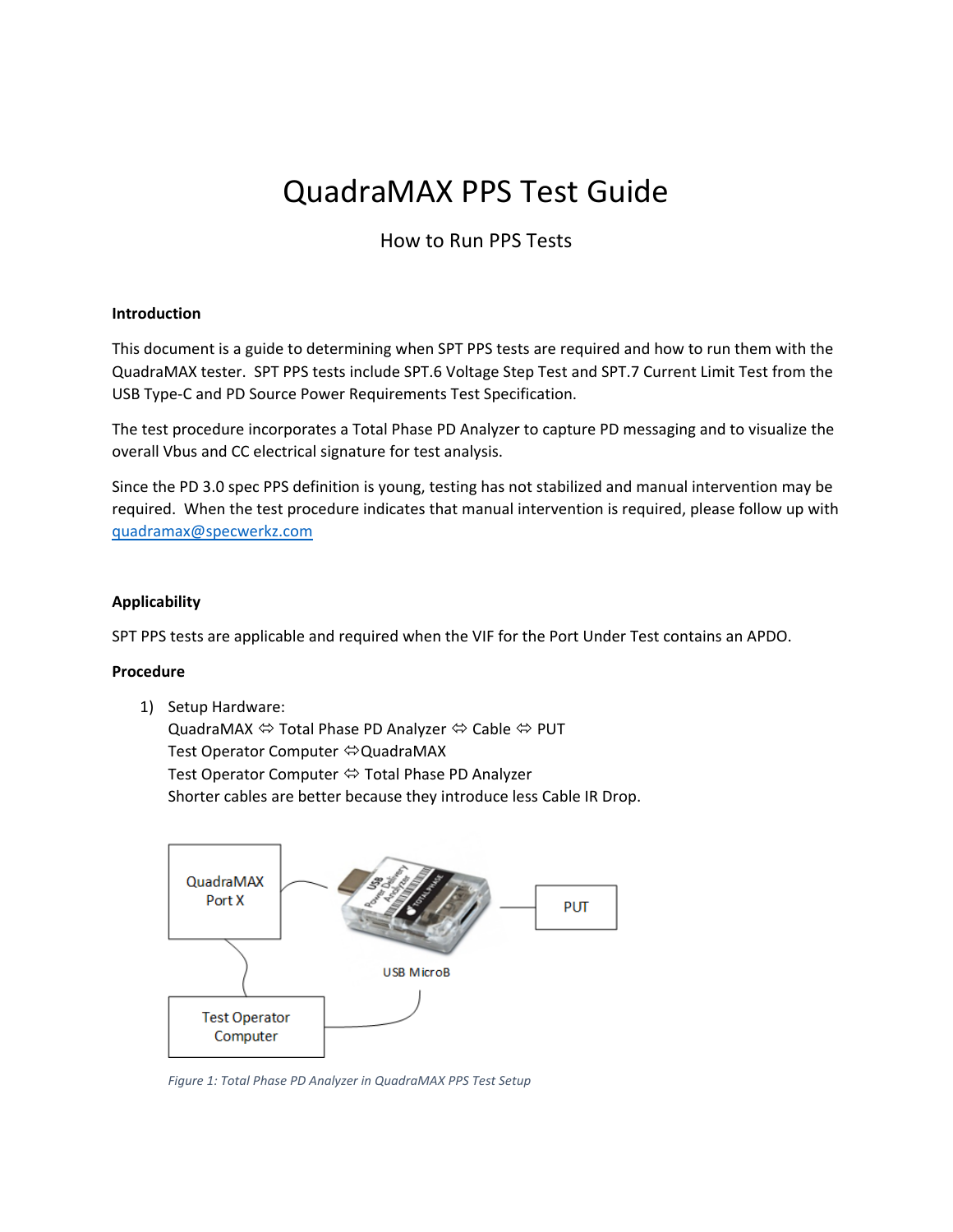### 2) Setup Software:

- a. Open QuadDraw
- b. Verify Real‐Time graphs working (this signifies QuadDraw has a good handle on QuadraMAX device)





*Figure 2: Real‐Time Graph Working Figure 3: Real‐Time Graph Not Working* 

- c. In the Test Control window, enter Cable IR Drop info for PUT
- d. Check SPT.6 Voltage Step Test and SPT.7 Current Limit Test
- e. Open Total Phase Data Center software https://www.totalphase.com/products/data-center/
- f. Click the "Connect to Analyzer" button and connect to PD Analyzer (this signifies Data Center has a good handle on the PD Analyzer device)

| Untitled - Total Phase Data Center v6.73.007 |                        |                                   |     |     |            |    |           |
|----------------------------------------------|------------------------|-----------------------------------|-----|-----|------------|----|-----------|
| File<br>Edit                                 | Analyzer               | View Help                         |     |     |            |    |           |
|                                              | $\Box$<br>$\mathbf{z}$ | $\overline{\mathbb{R}}$<br>/87    | (9) |     | $0.000$ KB |    | $\bullet$ |
| Spec                                         | Index                  | m:s.ms.us                         | Dur | Len | Err        | CC | Role      |
|                                              |                        | Figure 4: Select "Connect" button |     |     |            |    |           |
|                                              |                        |                                   |     |     |            |    |           |
|                                              |                        |                                   |     |     |            |    |           |

*Figure 5: Select PD Analyzer Device and then Select "OK"* 

### 3) Start Test:

- a. In QuadDraw Test Control window, hit "Run"
- b. In Total Phase Data Center, hit "Start Capture"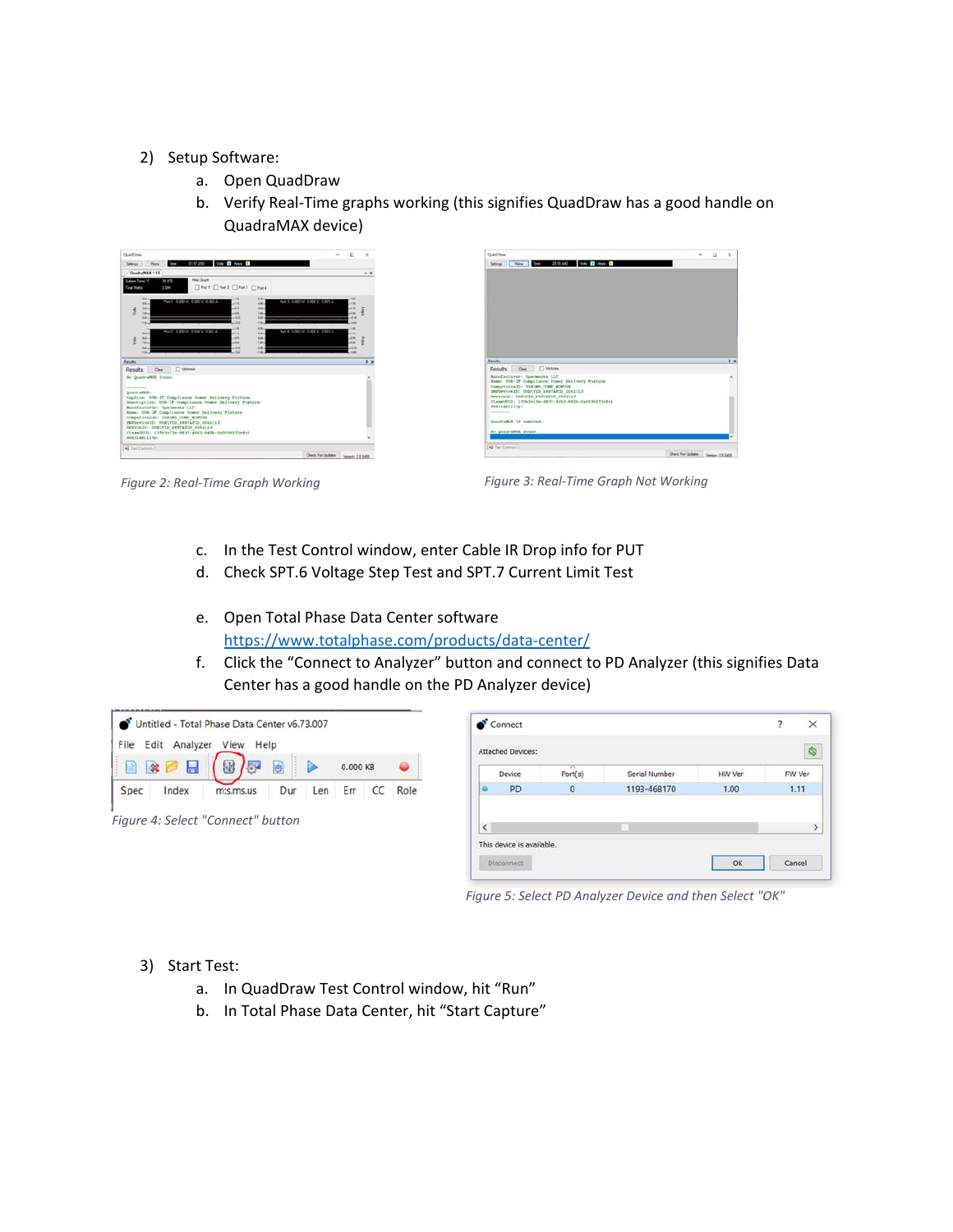| Untitled - Total Phase Data Center v6.73.007 |                              |     |  |  |  |            |                         |   |
|----------------------------------------------|------------------------------|-----|--|--|--|------------|-------------------------|---|
|                                              | File Edit Analyzer View Help |     |  |  |  |            |                         |   |
|                                              |                              |     |  |  |  | $0.000$ KB | $\boxed{2}$             | 匣 |
| <b>Spec</b><br>Index                         | m:s.ms.us                    | Dur |  |  |  |            | Len Err CC Role Message |   |

*Figure 6: Start Capture* 

c. Watch for a flatline in the software graphs. If the PD analyzer graph has flatline for 30 seconds, something is messed up and tests need manual intervention.



*Figure 9: Example "Flatline" Graph Indicating Tests Require Manual Intervention. Test appears to cut out around the 8:30 mark.* 

d. When the test run is complete in QuadraMAX, stop capture in Total Phase Data Center and save trace results so we can cross reference later during analysis.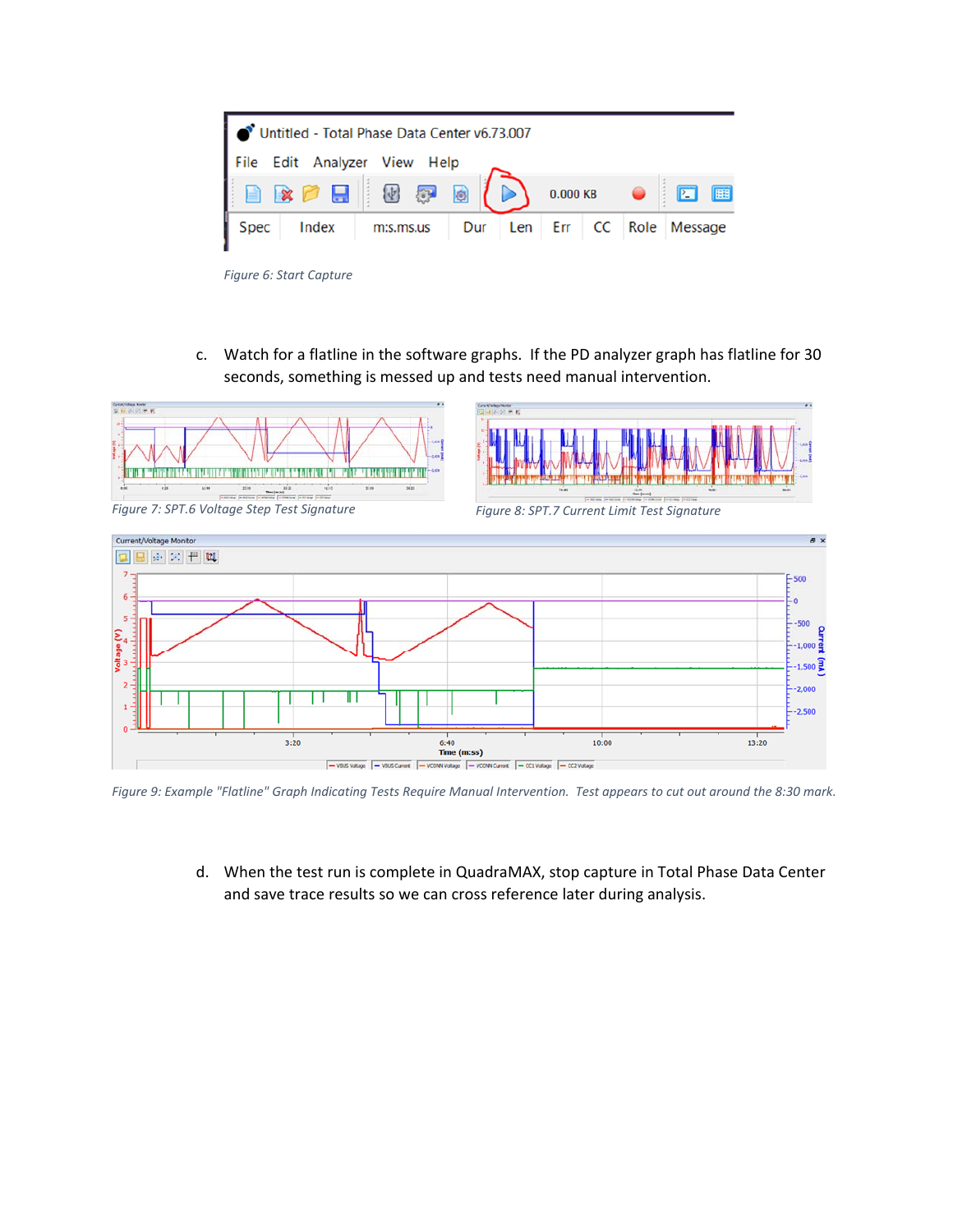| Untitled - Total Phase Data Center v6.73.007 |                     |                                         |     |     |          |    |      |             |           |   |
|----------------------------------------------|---------------------|-----------------------------------------|-----|-----|----------|----|------|-------------|-----------|---|
| Edit Analyzer View<br>Help<br>File           |                     |                                         |     |     |          |    |      |             |           |   |
| 自                                            | $\mathbb{Z}$ $\Box$ | $\left\langle \Psi\right\rangle$<br>्रु | O   |     | 0.086 KB |    |      | $\boxed{2}$ | 囲         | 三 |
| Spec                                         | Index               | m:s.ms.us                               | Dur | Len | Err      | CC | Role | Message     |           |   |
|                                              | 0                   | 0:00.000.000                            |     |     |          |    |      |             | Capture s |   |
|                                              |                     |                                         |     |     |          |    |      |             |           |   |

*Figure 10: Stop Capture* 

e. **Save Results!** Save Total Phase PD Analyzer trace results. Example directory and file naming scheme: Replace "CompanyX" below with vendor company name or moniker.

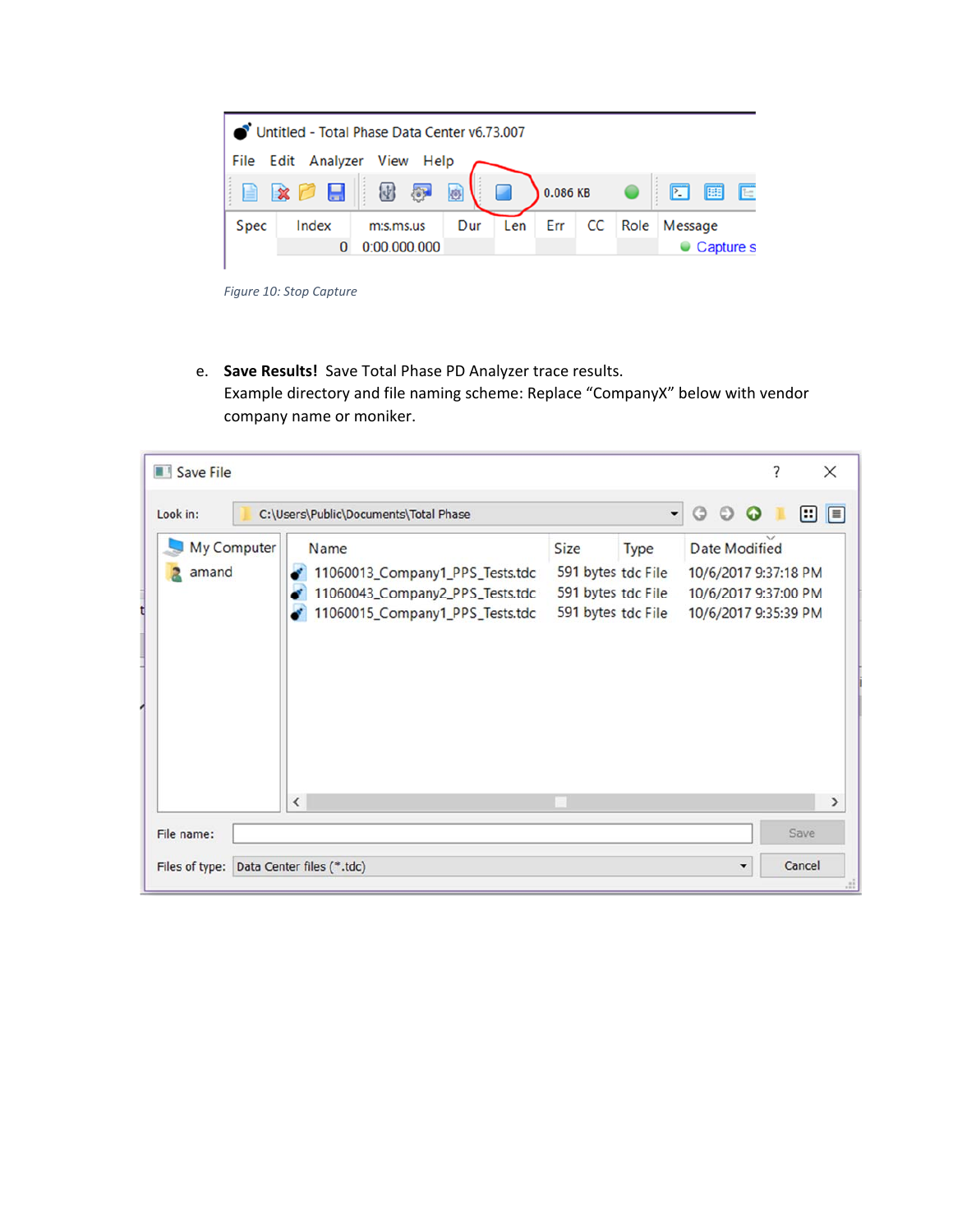# Procedure for Multi‐Port PPS solutions

*Currently the QuadraMAX is only able to test one PPS port at a time, so multiport solutions require a special setup, as follows.* 

*Note: This is only concerning SPT 6 and SPT 7. SPT 1‐5 still need to be run as applicable. Note: This method is currently in development and may change over time.* 

Each PPS port will have to be plugged into a separate and complete QuadraMAX PPS testing setup. For example, here is a two PPS port DUT hooked up for testing:



In general for testing compliance, each port on a multiport PPS DUT must have a test condition where  $(1)$  its PPS capabilities are tested while all other ports are disconnected,  $(2)$  where all other ports are at "Max Static Load", and (3) where all ports' PPS capabilities are tested at once (5 minute interval between each port's test start).

### Multiport PPS Test cases:

**"Max Static Load"**: maintain a constant load at the maximum power available on the port at a time. This is the PDP for PD capable ports, or in the case of a Type‐A port it's the highest current the port is capable of (e.g. BC 1.2 ports should be loaded to 1.5A).

**"PPS Test"**: normal PPS testing, i.e. SPT.6 and SPT.7

**"***disconnected"*: port is physically disconnected from the QuadraMAX.

All "disconnected" and "Max Static Load" ports should be set up to the definition of those test states prior to the start of the test condition run.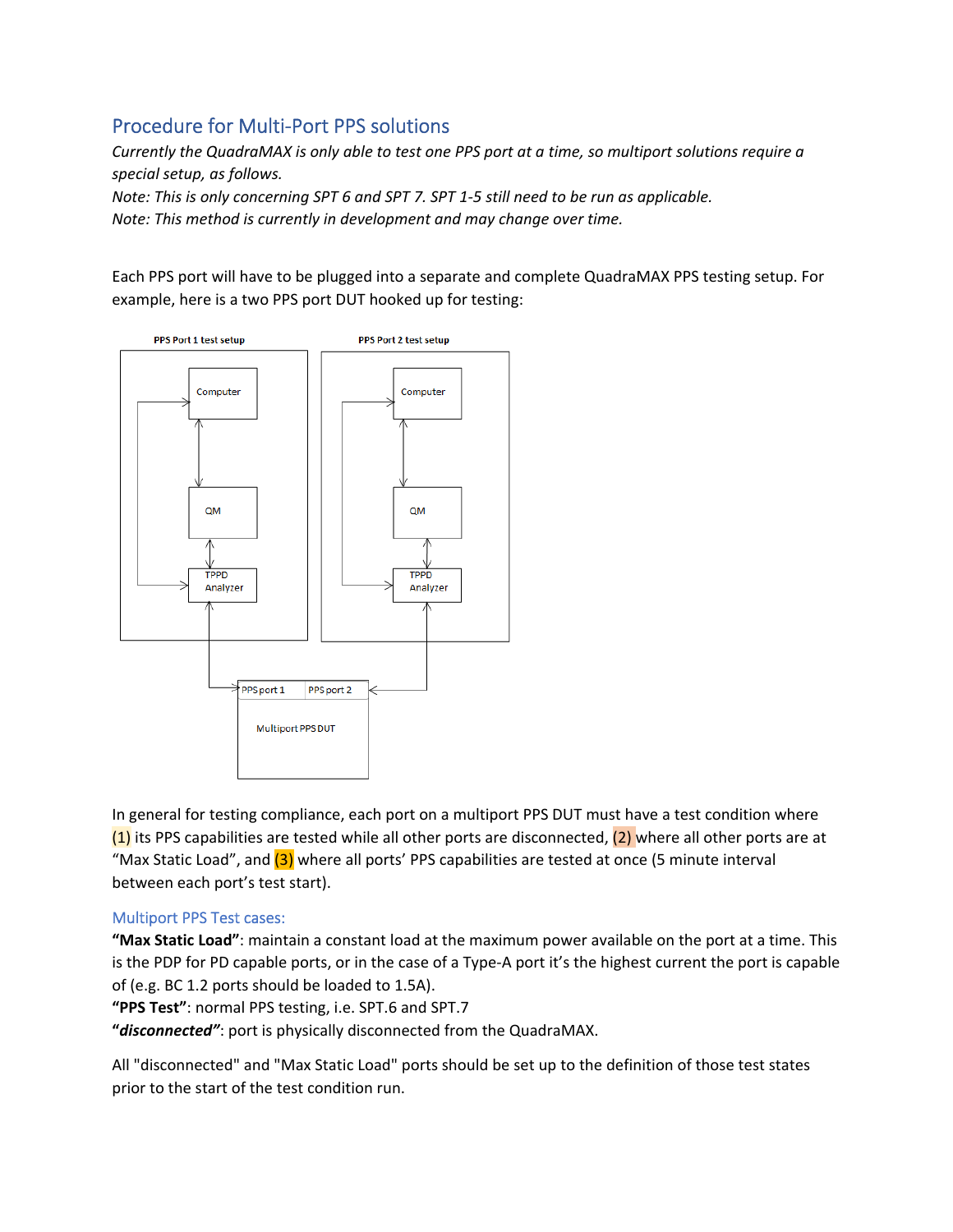"Max Static Load" can be automatically setup in QuadDraw versions 0.8.7326 and later. To do this, go to *Settings Source Test Options(group) PPS Multiport (tab)* and enable the checkbox "*Pre‐Connected Ports: Maximize Static Load*". Then before running each test, open the Reigns window and "Connect Port" on every port that needs to be run with the maximum static load. This will log which ports are connected prior to the test, and after the test starts QuadDraw will load them properly. PD ports will request the highest fixed PDO available and load to its max current. Type‐C Only ports will use the highest encoded current, and Type-A ports will load to what their respective "Debug Type-A Load" options are set to which shall be their maximum capability (e.g. BC 1.2 ports shall be set to use 1.5A).

In multi‐QuadraMAX situations it may be necessary to maximize the static load manually. To do this, simply select a port and in the *Reigns Set Load (group)* click the "*Maximize Load*" button:

If a test condition includes more than one port running "PPS Tests", each port running "PPS Tests" during that test condition shall stagger‐start each port's test, with 5 minute intervals between the port test start. For example, a two PPS port DUT running Test Condition 5 from **Example Table 1** will start port 1's PPS Test, and then 5 minutes later start port 2's PPS Test.

Any results from each test run should be grouped together by test condition #.

| Test Condition # | PPS Port 1             | PPS port 2             |
|------------------|------------------------|------------------------|
|                  | <b>PPS Test</b>        | disconnected           |
| $\mathcal{P}$    | disconnected           | <b>PPS Test</b>        |
| 3                | <b>PPS Test</b>        | <b>Max Static Load</b> |
|                  | <b>Max Static Load</b> | <b>PPS Test</b>        |
|                  | <b>PPS Test</b>        | <b>PPS Test</b>        |

**Example Table 1:** DUT with 2 PPS ports:

**Example Table 2:** DUT with 4 PPS ports:

| Test<br>Condition # | PPS Port 1             | PPS port 2             | PPS Port 3             | PPS Port 4             |
|---------------------|------------------------|------------------------|------------------------|------------------------|
| $\mathbf{1}$        | <b>PPS Test</b>        | disconnected           | disconnected           | disconnected           |
| $\overline{2}$      | disconnected           | <b>PPS Test</b>        | disconnected           | disconnected           |
| 3                   | disconnected           | disconnected           | <b>PPS Test</b>        | disconnected           |
| $\overline{4}$      | disconnected           | disconnected           | disconnected           | <b>PPS Test</b>        |
| 5                   | <b>PPS Test</b>        | <b>Max Static Load</b> | <b>Max Static Load</b> | <b>Max Static Load</b> |
| 6                   | <b>Max Static Load</b> | <b>PPS Test</b>        | <b>Max Static Load</b> | <b>Max Static Load</b> |
| 7                   | Max Static Load        | <b>Max Static Load</b> | <b>PPS Test</b>        | <b>Max Static Load</b> |
| 8                   | Max Static Load        | <b>Max Static Load</b> | <b>Max Static Load</b> | <b>PPS Test</b>        |
| 9                   | <b>PPS Test</b>        | <b>PPS Test</b>        | <b>PPS Test</b>        | <b>PPS Test</b>        |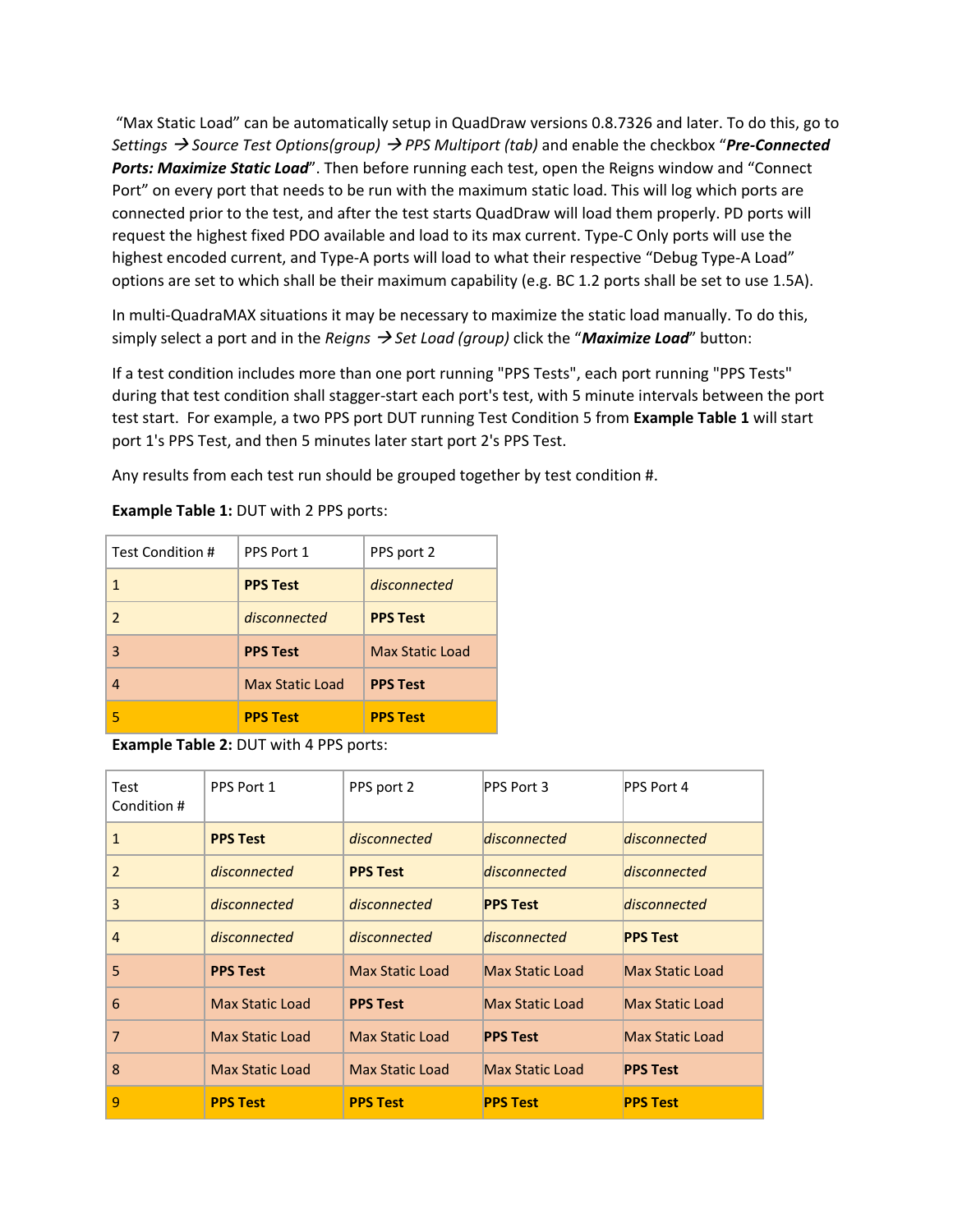### Handling Non‐PPS and Type‐A ports:

Unlike PPS ports, Type‐A and Type‐C Only ports do not need to be separated into their own dedicated QuadraMAX setups. They can be plugged into a QuadraMAX that is also running a PPS port. Only PPS ports need to be separated into different QuadraMAX setups.

Example: 2 PPS ports and 1 Type‐A port – requires only two full QuadraMAX setups:



If a DUT has non‐PPS ports (e.g. Type‐C only or Type‐A) it is still considered a multiport PPS device. These devices will be tested similarly to above. The last all‐PPS condition extrapolates into two conditions, one with the non‐PPS ports loaded to "Max Static Load" and one where the non‐PPS ports are "disconnected".

**Example Table 3:** DUT with 1 PPS port and one Type‐A port:

| Test Condition # | PPS Port 1      | Type-A port 2          |
|------------------|-----------------|------------------------|
|                  | <b>PPS Test</b> | disconnected           |
|                  | <b>PPS Test</b> | <b>Max Static Load</b> |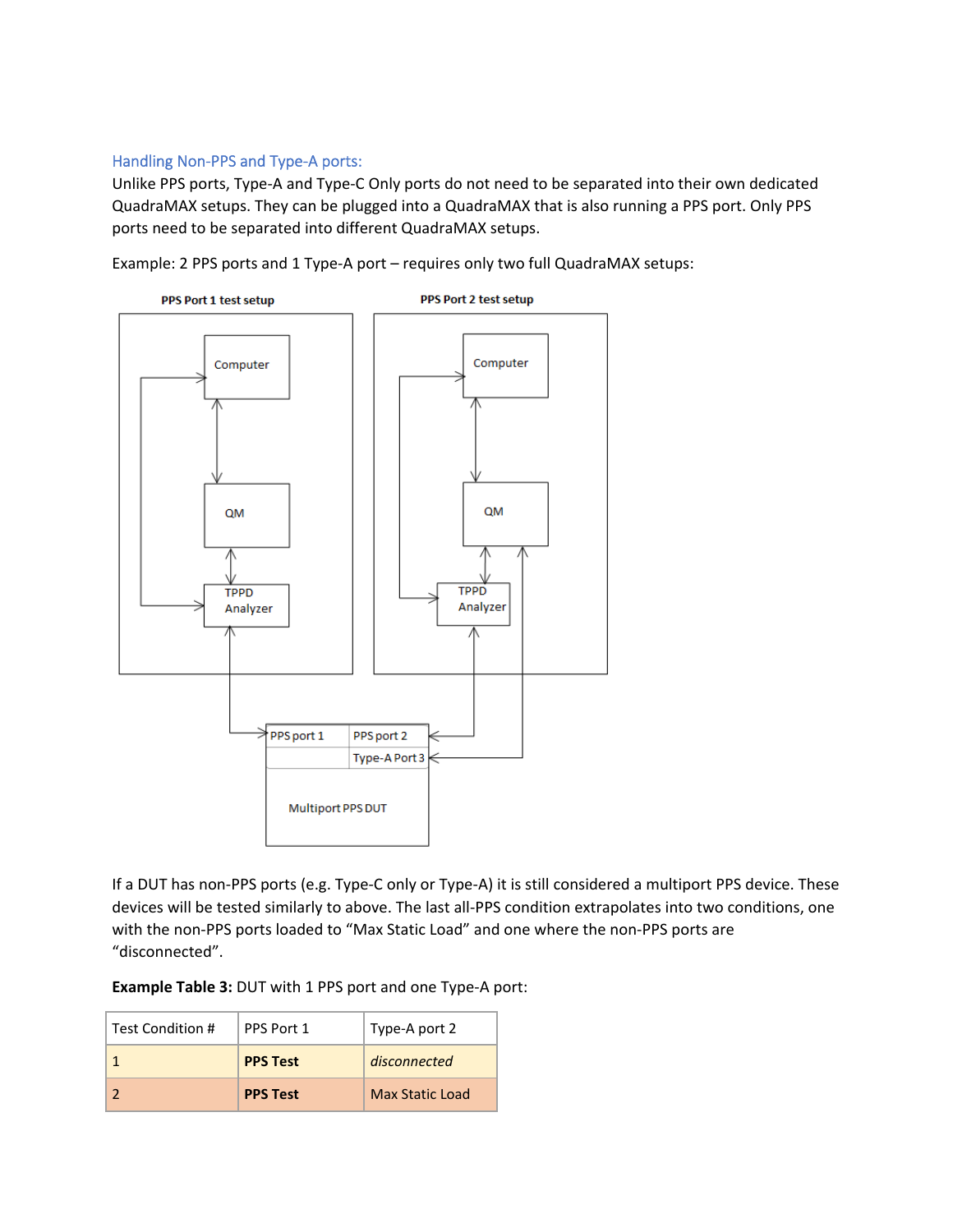| Test<br>Condition # | PPS Port 1             | PPS port 2      | Type-A Port 3          | Type-C Only Port 4     |
|---------------------|------------------------|-----------------|------------------------|------------------------|
| 1                   | <b>PPS Test</b>        | disconnected    | disconnected           | disconnected           |
| 2                   | disconnected           | <b>PPS Test</b> | disconnected           | disconnected           |
| 3                   | <b>PPS Test</b>        | Max Static Load | <b>Max Static Load</b> | <b>Max Static Load</b> |
| 4                   | <b>Max Static Load</b> | <b>PPS Test</b> | <b>Max Static Load</b> | <b>Max Static Load</b> |
| 5                   | <b>PPS Test</b>        | <b>PPS Test</b> | disconnected           | disconnected           |
| 6                   | <b>PPS Test</b>        | <b>PPS Test</b> | <b>Max Static Load</b> | <b>Max Static Load</b> |

**Example Table 4:** DUT with Two PPS ports, a Type‐A Port, and a Type‐C Only port:

### *Special Considerations for Type‐A and Type‐C Only ports:*

### Ground Isolation:

Some DUT implementations require their Type‐A and Type‐C Only ports use an isolated ground. When using a shared ground between multiple ports, sometimes more current can be drawn out of a single port than is intended or other symptoms.

In order to test these devices, the QuadraMAX's ground isolation feature on port 1 must be utilized (note: only port 1 can isolate its ground from the other ports). To setup, connect the non‐PD ports to the QuadraMAX's Port 1, for example a DUT with two PPS ports and one Type‐A port can be setup to test as below. Note that all ports (including non‐PPS ports) need to have a TP PD Analyzer trace: